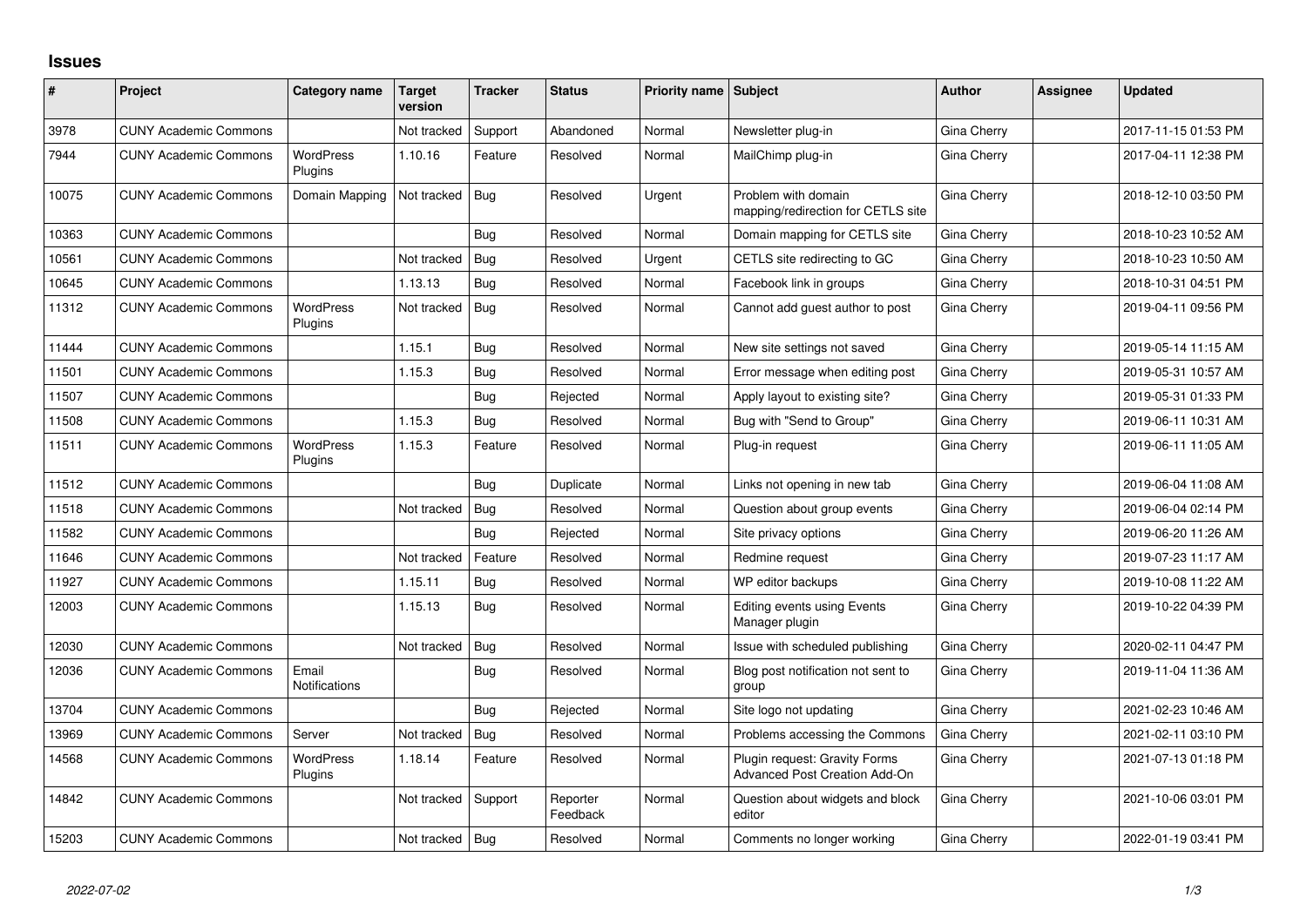| ∦     | Project                      | <b>Category name</b>          | <b>Target</b><br>version | <b>Tracker</b> | <b>Status</b> | <b>Priority name   Subject</b> |                                                                              | Author      | Assignee              | <b>Updated</b>      |
|-------|------------------------------|-------------------------------|--------------------------|----------------|---------------|--------------------------------|------------------------------------------------------------------------------|-------------|-----------------------|---------------------|
| 39    | <b>CUNY Academic Commons</b> | <b>BuddyPress</b><br>(misc)   |                          | Bug            | Resolved      | High                           | Email notifications for group I had<br>not joined                            | Gina Cherry | Boone<br>Gorges       | 2009-10-19 03:49 PM |
| 40    | <b>CUNY Academic Commons</b> | <b>BuddyPress</b><br>(misc)   |                          | Bug            | Resolved      | Normal                         | Notification won't go away                                                   | Gina Cherry | Boone<br>Gorges       | 2009-10-19 03:49 PM |
| 3669  | <b>CUNY Academic Commons</b> | <b>WordPress</b><br>Plugins   | 1.7.4                    | Feature        | Resolved      | Normal                         | Plug-in request: Collapse-o-matic                                            | Gina Cherry | Boone<br>Gorges       | 2014-11-21 11:14 AM |
| 3976  | <b>CUNY Academic Commons</b> | Email<br><b>Notifications</b> | 1.7.18                   | Feature        | Resolved      | Normal                         | Emails to blog subscribers should<br>be sent in HTML                         | Gina Cherry | Boone<br>Gorges       | 2015-04-12 02:18 PM |
| 3983  | <b>CUNY Academic Commons</b> | <b>WordPress</b><br>Plugins   | Not tracked              | Support        | Resolved      | Normal                         | Bug in list category posts plugin                                            | Gina Cherry | Boone<br>Gorges       | 2015-05-11 11:58 AM |
| 3998  | <b>CUNY Academic Commons</b> | <b>WordPress</b><br>Plugins   | 1.7.19                   | Feature        | Resolved      | Normal                         | Voicethread plugin                                                           | Gina Cherry | Boone<br>Gorges       | 2015-04-21 02:35 PM |
| 4751  | <b>CUNY Academic Commons</b> | <b>WordPress</b><br>Themes    | 1.8.13                   | Feature        | Resolved      | Normal                         | Request for two plug-ins                                                     | Gina Cherry | Boone<br>Gorges       | 2015-10-13 09:29 AM |
| 4850  | <b>CUNY Academic Commons</b> | <b>WordPress</b><br>Plugins   | 1.8.16                   | Bug            | Resolved      | Immediate                      | ACERT site is down                                                           | Gina Cherry | Boone<br>Gorges       | 2015-11-05 12:45 PM |
| 8389  | <b>CUNY Academic Commons</b> | <b>WordPress</b><br>Plugins   | 1.11.6                   | Feature        | Resolved      | Normal                         | Gravity Forms + Custom Post Types<br>plug-in                                 | Gina Cherry | Boone<br>Gorges       | 2017-07-06 08:09 PM |
| 9570  | <b>CUNY Academic Commons</b> | <b>WordPress</b><br>Plugins   | 1.12.13                  | Bug            | Resolved      | Normal                         | Guest authors in Co-Authors Plus<br>plug-in not working                      | Gina Cherry | Boone<br>Gorges       | 2018-05-01 06:10 PM |
| 10847 | <b>CUNY Academic Commons</b> | Blogs<br>(BuddyPress)         | 1.15                     | Feature        | Resolved      | Normal                         | Select which blog posts are sent to<br>group                                 | Gina Cherry | Boone<br>Gorges       | 2019-04-23 03:54 PM |
| 11451 | <b>CUNY Academic Commons</b> | Group Blogs                   | 1.16                     | Feature        | Resolved      | Normal                         | 'Send to group' checkbox should<br>remain unchecked for saved draft<br>posts | Gina Cherry | Boone<br>Gorges       | 2019-12-04 10:51 AM |
| 15094 | <b>CUNY Academic Commons</b> | Group Invitations 2.0.0       |                          | <b>Bug</b>     | Resolved      | Normal                         | Group admins added to site as<br>authors, not admins                         | Gina Cherry | Boone<br>Gorges       | 2022-05-26 11:36 AM |
| 3892  | <b>CUNY Academic Commons</b> | <b>WordPress</b><br>(misc)    | Future<br>release        | Bug            | Resolved      | High                           | The given object ID is not that of a<br>menu item.                           | Gina Cherry | Gina Cherry           | 2016-06-21 04:49 PM |
| 11545 | <b>CUNY Academic Commons</b> | <b>WordPress</b><br>Plugins   | Not tracked              | Support        | <b>New</b>    | Normal                         | <b>Twitter searches in WordPress</b>                                         | Gina Cherry | Matt Gold             | 2019-09-23 01:03 PM |
| 10800 | <b>CUNY Academic Commons</b> | Email<br><b>Notifications</b> | 1.14.3                   | <b>Bug</b>     | Resolved      | Normal                         | Duplicate email notifications on blog<br>comments                            | Gina Cherry | Raymond<br><b>Hoh</b> | 2019-02-13 06:05 PM |
| 11160 | <b>CUNY Academic Commons</b> | Email<br><b>Notifications</b> | 1.14.8                   | Bug            | Resolved      | Normal                         | Return of duplicate email<br>notifactions for blog comments                  | Gina Cherry | Raymond<br><b>Hoh</b> | 2019-02-27 12:33 AM |
| 11311 | <b>CUNY Academic Commons</b> | <b>WordPress</b><br>Plugins   | 1.14.11                  | Feature        | Resolved      | Normal                         | Request for post expiration plug-in                                          | Gina Cherry | Raymond<br>Hoh        | 2019-04-15 10:47 AM |
| 11313 | <b>CUNY Academic Commons</b> | Spam/Spam<br>Prevention       | 1.17.7                   | Bug            | Resolved      | High                           | Overly aggressive spam filters                                               | Gina Cherry | Raymond<br>Hoh        | 2020-11-05 04:30 PM |